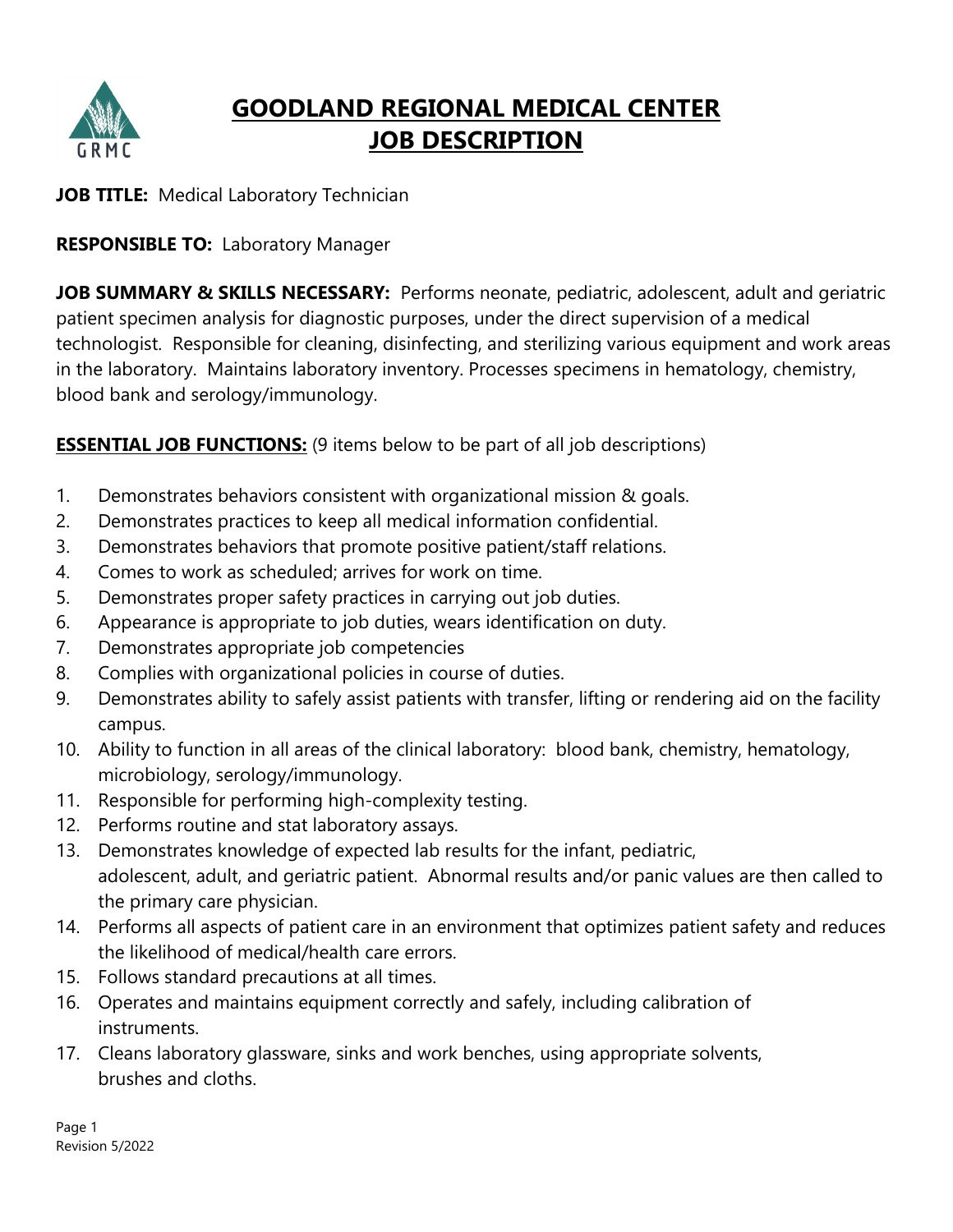- 18. Uses hospital approved disinfectants for cleaning.
- 19. Check inventory of reagents and supplies in the laboratory, reports needed supplies to the laboratory manager.
- 20. Demonstrates the values of team concept on a consistent basis.
- 21. Communicates verbally in a clear and concise manner.
- 22. Submits suggestions to improve the laboratory's efficiency.
- 23. Interacts with the laboratory personnel in a professional manner.
- 24. Performs clerical work; can input and retrieve lab results in the computer system.
- 25. Works at maintaining a good rapport and a cooperative working relationship with Physicians, staff, other departments, and patients.
- 26. Responsible for adhering to the department's budget.

## **POSITION QUALIFICATIONS**:

| <b>Minimum Education:</b>  | High school graduate or equivalent.<br>Associates Degree in Applied Science                                        |
|----------------------------|--------------------------------------------------------------------------------------------------------------------|
| <b>Minimum Experience:</b> | Basic computer knowledge.<br>Operates the following equipment correctly and safely<br>Microscope and densitometer. |

**Certification or Registration if required:** As a Medical Laboratory Technician in Hematology, chemistry and/or blood bank

### **PHYSICAL DEMANDS:**

| Stand:                           | Constantly   | Lift/Carry:         |              | <b>Push/Pull:</b> |              |
|----------------------------------|--------------|---------------------|--------------|-------------------|--------------|
| Walk:                            | Frequently   | $0-10$ pounds:      | Occasionally | 10-25 pounds:     | Occasionally |
| Sit:                             | Occasionally | $10-20$ pounds:     | N/A          | 25-50 pounds:     | N/A          |
| <b>Squat/Kneel: Occasionally</b> |              | 20-50 pounds: $N/A$ |              | 50-100 pounds:    | N/A          |
| Bend:                            | Occasionally | 50-100 pounds: N/A  |              | $100+$ pounds:    | N/A          |
|                                  |              | $100+$ pounds: N/A  |              |                   |              |

**\*\***Reasonable accommodations may be made to enable individuals with disabilities to perform the position accountabilities without compromising patient care or departmental efficiency. However, should it de determined that the employee cannot meet the position accountabilities with or without accommodation, it is the right of GRMC to release the individual under Kansas "Employment at Will" doctrine\*\*

**Working conditions:** Contact with patients under wide variety of circumstances. May be exposed to/occasionally exposed to patient elements. Exposed to unpleasant elements (accidents, injuries and illness) Subject to varying and unpredictable situations. Handles emergency or crisis situations. May assist in emergency care. Subject to many interruptions. Occasionally subjected to irregular hours. Occasional pressure due to multiple calls and inquires. Exposed to blood and body fluids.

Page 2 Revision 5/2022